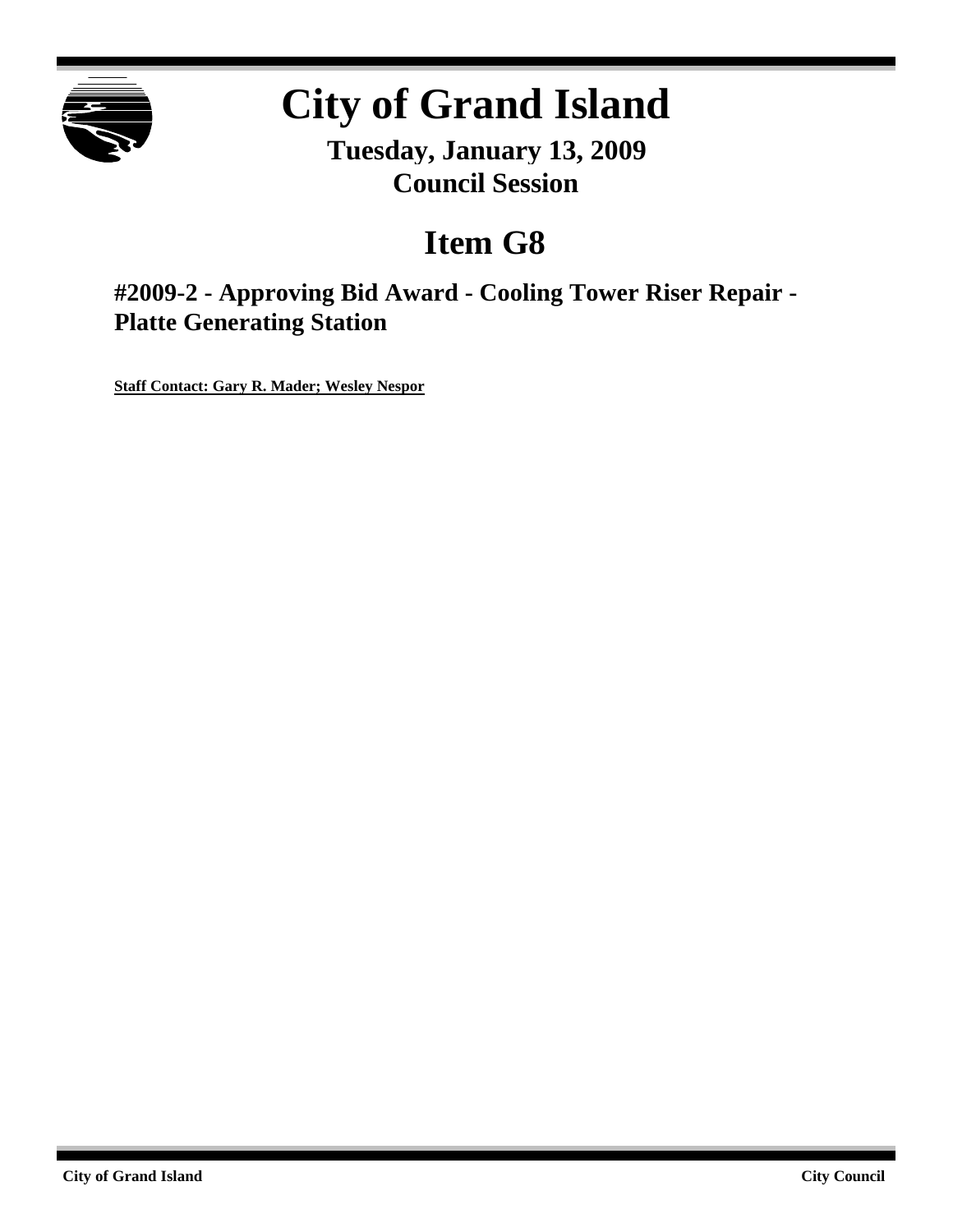## **Council Agenda Memo**

| From:                | Gary R. Mader, Utilities Director<br>Wesley Nespor, Asst. City Attorney/Purchasing |
|----------------------|------------------------------------------------------------------------------------|
| <b>Meeting:</b>      | January 13, 2009                                                                   |
| Subject:             | <b>Platte Generating Station Cooling Tower Riser Repair</b>                        |
| Item $#$ 's:         | $G-8$                                                                              |
| <b>Presenter(s):</b> | Gary R. Mader, Utilities Director                                                  |

### **Background**

The Platte Generating Station utilizes a cooling tower as part of the plant's cooling water system. The cooling tower is constructed of wood and fiberglass specially treated for constant exposure to water and the outdoor elements. It has been in nearly continuous service since 1982.

At the completion of the planned plant maintenance shutdown this past fall, the cooling tower was restarted. A leak was discovered at the base of the 42" risers just above the concrete foundations, caused by corrosion of the steel. To limit any further delay to plant start up, corrective action was performed by using temporary patches applied to both risers. The plant engineering staff developed specifications for the permanent repair of these components. They include furnishing all required materials and labor for the project, which is scheduled to be performed during the planned plant maintenance outage in March, 2009.

### **Discussion**

The specifications for the PGS Cooling Tower Riser Repair were advertised and issued for bid in accordance with the City Purchasing Code. Bids were publicly opened on December 23, 2008. Specifications were sent to four potential bidders and responses were received as listed below. The engineer's estimate for this project was \$50,000.00.

| <b>Bidder</b>               | <b>Bid Price</b> |
|-----------------------------|------------------|
| Judds Brothers Construction | \$43,873.00      |
| The Diamond Engineering Co. | \$163,622.95     |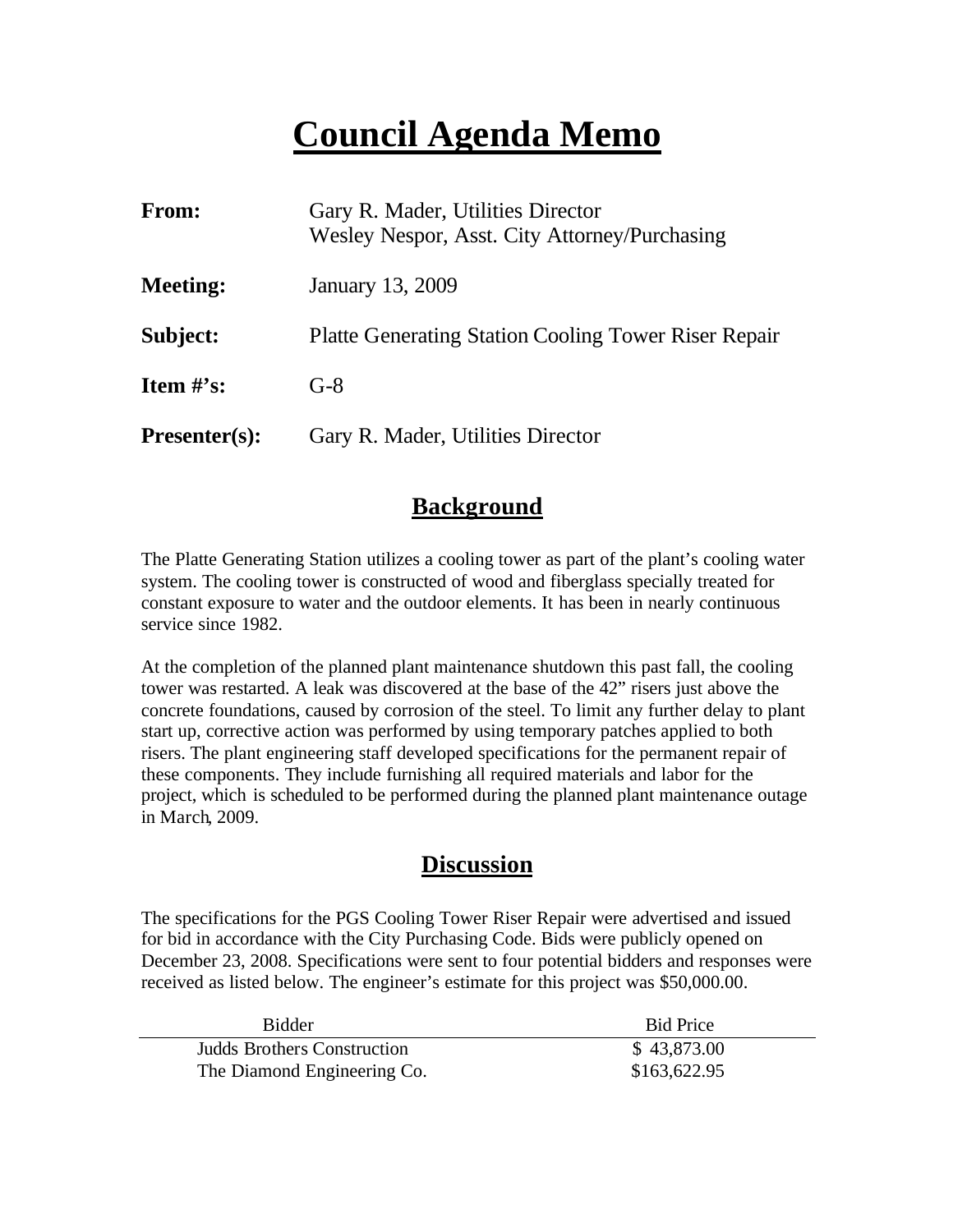The bids were reviewed by plant engineering staff. The bid from Judds Brothers Construction Co. is compliant with specifications and less than the engineer's estimate.

### **Alternatives**

It appears that the Council has the following alternatives concerning the issue at hand. The Council may:

- 1. Move to approve
- 2. Refer the issue to a Committee<br>3. Postpone the issue to future date
- Postpone the issue to future date
- 4. Take no action on the issue

## **Recommendation**

City Administration recommends that the Council award the contract for PGS Cooling Tower Riser Repair to Judds Brothers Construction Co. of Lincoln, NE, as the low responsive bidder, with the bid price of \$43,873.00.

## **Sample Motion**

Move to approve award of the bid of \$43,873.00 from Judds Brothers Construction Co. for the PGS Cooling Tower Riser Repair as submitted.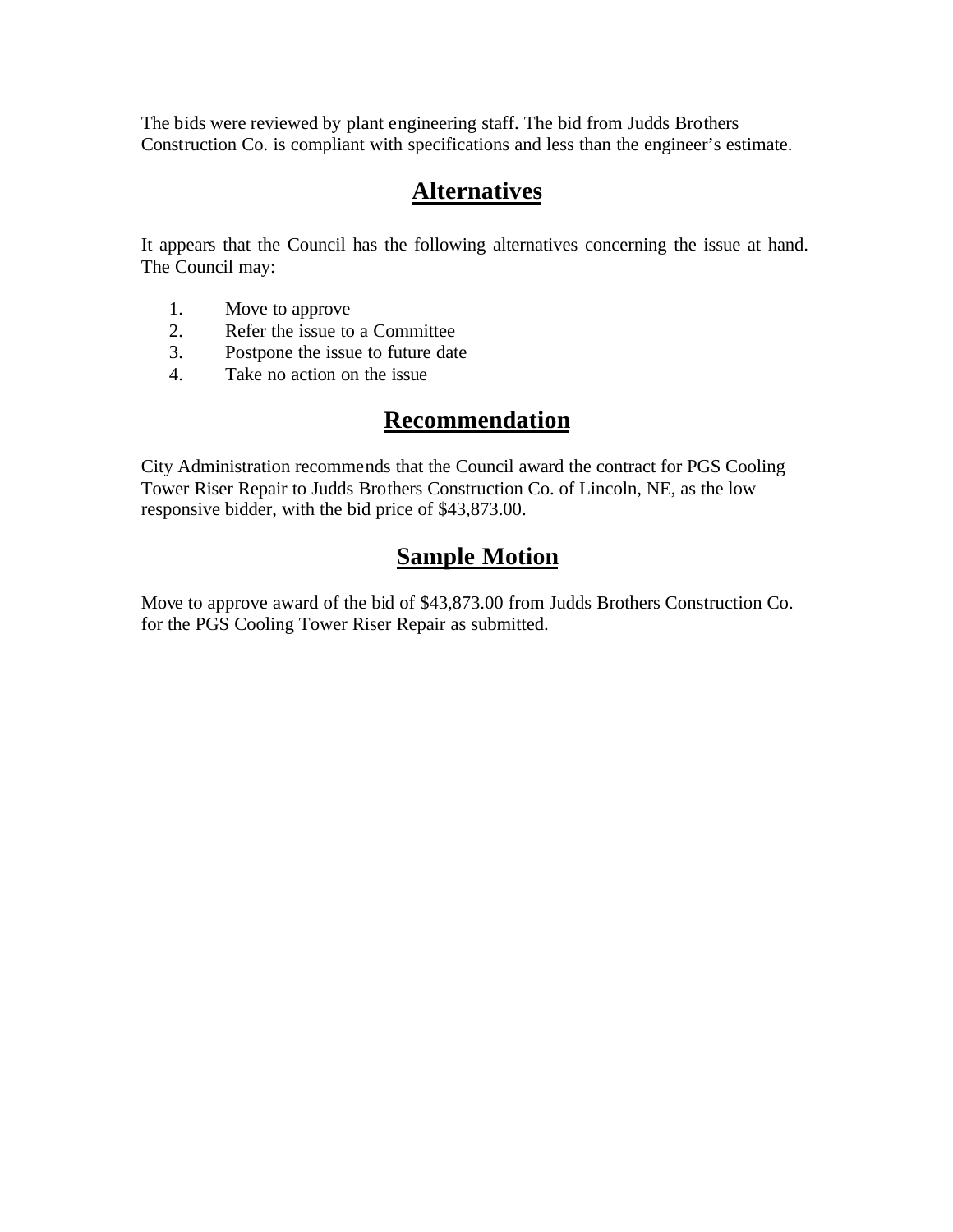

**Figure 1 PGS Cooling Tower**



**Figure 2 West Riser Patch**



**Figure 3 East Riser Patch**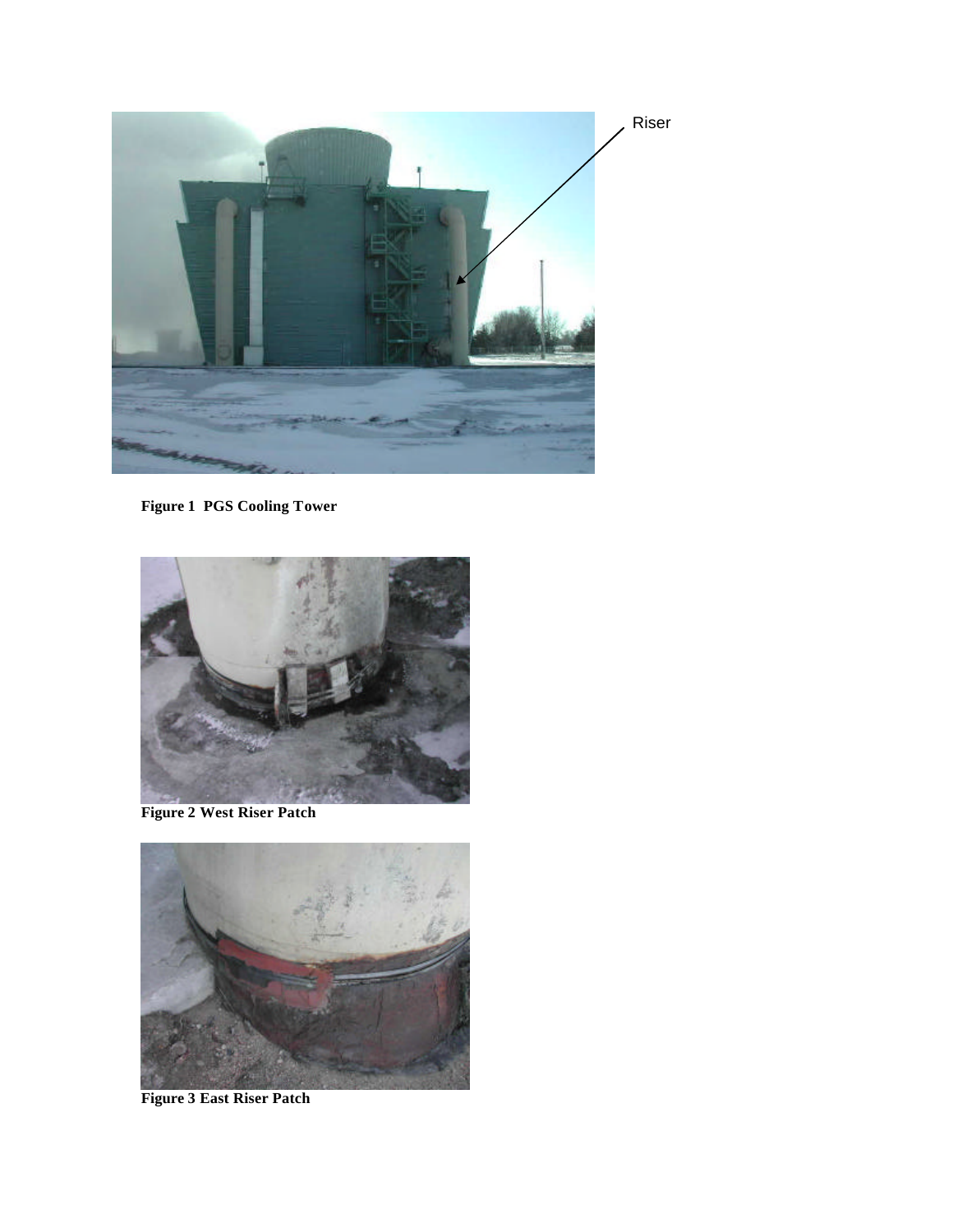#### *Purchasing Division of Legal Department* **INTEROFFICE MEMORANDUM**



Wes Nespor, Purchasing Agent

*Working Together for a Better Tomorrow, Today*

#### **BID OPENING**

**BID OPENING DATE: Cooling Tower Riser Repair FOR: December 23, 2008 at 11:00 a.m.**

**DEPARTMENT: Utilities**

**ESTIMATE: \$50,000.00**

**FUND/ACCOUNT: 520**

**PUBLICATION DATE: November 21, 2008**

**NO. POTENTIAL BIDDERS:**

#### **SUMMARY**

| <b>Bidder:</b>       | The Diamond Engineering Co.     | <b>Judds Bros. Construction Co.</b> |  |
|----------------------|---------------------------------|-------------------------------------|--|
|                      | <b>Grand Island, NE</b>         | Lincoln, NE                         |  |
| <b>Bid Security:</b> | <b>Universal Surety Company</b> | <b>Inland Insurance Company</b>     |  |
| <b>Exceptions:</b>   | <b>None</b>                     | <b>None</b>                         |  |
| <b>Bid Price:</b>    |                                 |                                     |  |
| <b>Material:</b>     | \$107,474.25                    | \$10,840.00                         |  |
| Labor:               | 51,412.50                       | 32,274.00                           |  |

| <b>Sales Tax:</b> | 4,736.20     | 759.00      |
|-------------------|--------------|-------------|
| <b>Total Bid:</b> | \$163,622.95 | \$43,873.00 |

cc: Gary Mader, Utilities Director Bob Smith, Assist. Utilities Director Dale Shotkoski, City Attorney Wes Nespor, Purchasing Agent

Jeff Pederson, City Administrator Pat Gericke, Utilities Admin. Assist. Lynn Mayhew, PGS Karen Nagel, Utilities Secretary